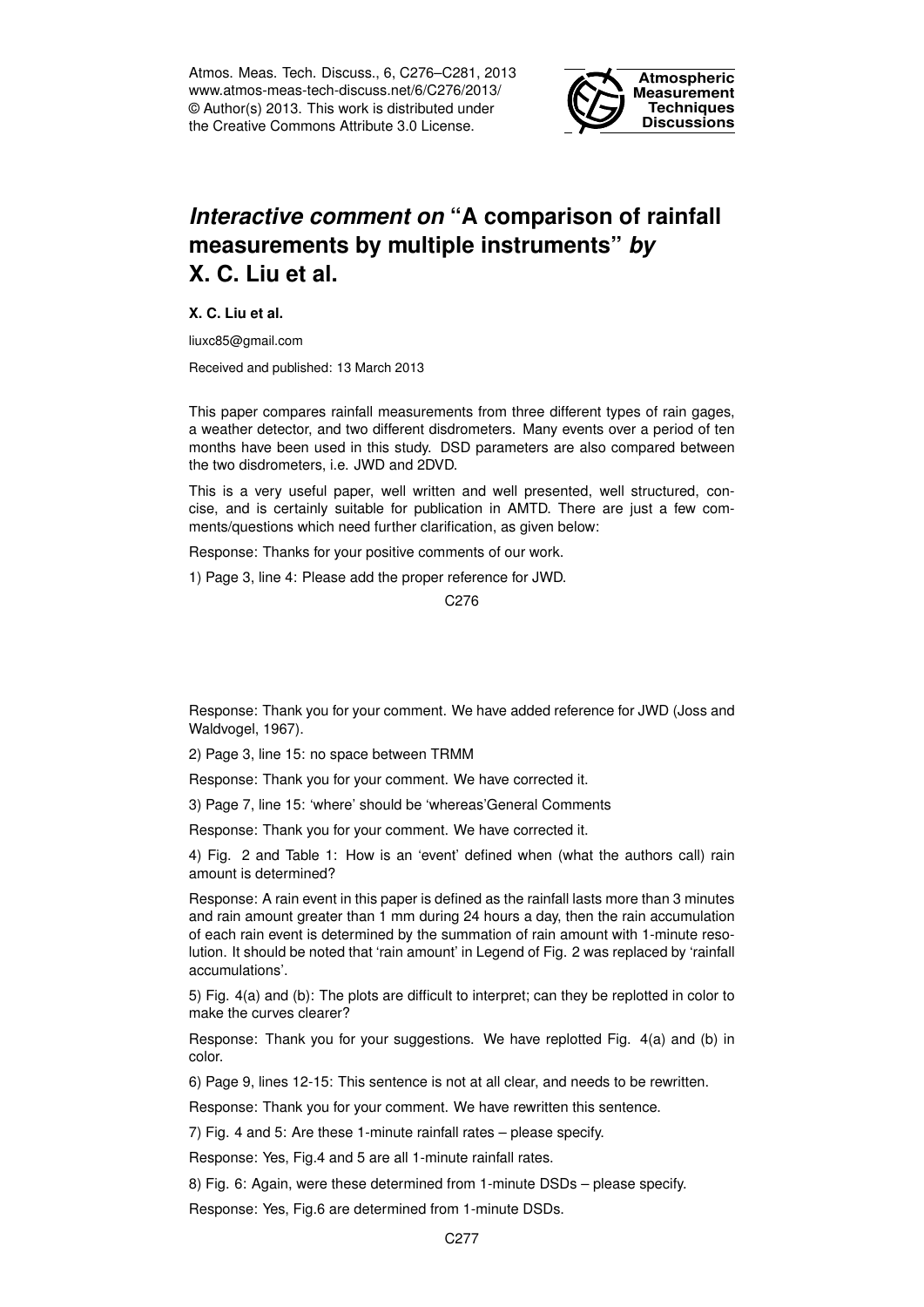9) Fig. 7a-d: it's not clear how many DSDs are used in each R interval case; do they represent the 'averaged' DSDs for a given R interval?

Response: There are 91, 9, 9, and 6 1-minute DSDs used in R < 5 mm h-1, 5 mm h-1  $<$  R  $<$  15 mm h-1, 15 mm h-1  $<$  R  $<$  30 mm h-1, and R  $>$  30 mm h-1 respectively, the DSDs in each R interval case have been averaged, therefore we believe that they can represent the average DSDs for a given R interval.

10) Also, regarding the JWD measurements, was dead-time correction applied (because this can alter the estimated DSD parameters)?

Response: We are sorry that the dead-time correction was not applied, we have applied the dead-time correction to the JWD measurements in the revised manuscript, and the correction is based on the technique discussed in Sheppard and Joe, 1994. Table 4, Figure 6 and 7 are revised accordingly; relative discussions are modified, which can be found in the revised manuscript.

11) Rain rate comparisons: much depends on the weighting function used in the comparisons, so justification for equation (3) needs to be elaborated upon. For example, why use dynamic weighting function – what are advantages, etc.

Response: Because there's no standard instrument that can obtain the true rain rate, a reference rain rate is needed for the comparisons, but different instruments have different performances for different rainfall intensity, the simple averaging method might be not suitable for the different rainfall intensity, some subtle changes and features might be neglected by this method. while the dynamic weighting function proposed in this paper are more sensitive to the rain rate by different instruments, it can provide a more standard reference for rain rate, which is suitable for the different rainfall events.

12) For rain rate and DSD parameters comparison, would there be improvements if a running average over 3 minutes is used? If so, by how much.

Response: We have reran our comparisons with an average over 3 minutes, it is found

C278

that 1) the evolution curve of rain rate are smoothed by the average over 3 minutes; 2) there is a slight improvement for rain rate comparisons, the rain rate by individual instrument and reference rain rate have a better correlation coefficient and a small standard deviation, shown as figure bellows, for example, correlation coefficient between the TBRG and reference changes from 0.9259 to 0.9760, and std changes from 5.77 mm h-1 to 3.37 mm h-1; 3) but because the DSD parameters are already averaged in each R interval case, there are not improvement for DSD parameters comparisons.

Interactive comment on Atmos. Meas. Tech. Discuss., 6, 519, 2013.